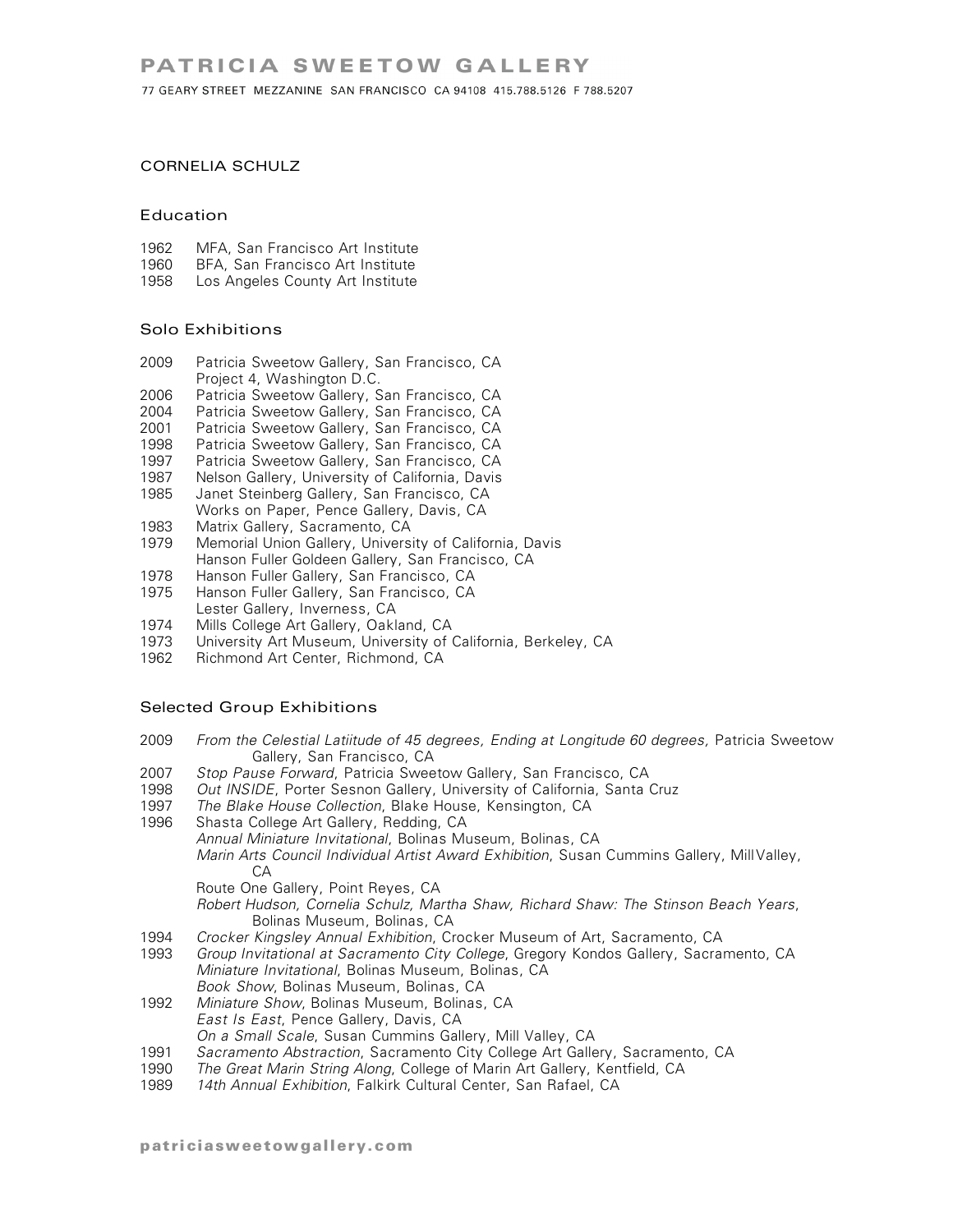| 1988         | Annual Drawing Show, Haines Gallery, San Francisco, CA<br>New Work 88, Natsoulas/Novelozo Gallery, Davis, CA<br>1987-89 Diversity and Presence: Women Faculty of the University of California, University<br>of California, Riverside (Traveled to: Fine Arts Gallery, UC Irvine; Mandeville<br>Gallery, UC San Diego; Nelson Gallery, UC Davis; Sesnon Gallery, UC Santa Cruz;<br>College of Creative Studies and the Women's Center Galleries, UC Santa Barbara) |
|--------------|--------------------------------------------------------------------------------------------------------------------------------------------------------------------------------------------------------------------------------------------------------------------------------------------------------------------------------------------------------------------------------------------------------------------------------------------------------------------|
| 1987         | Prints and Drawings by 17 Bay Area Masters, Natsoulas/Novelozo Gallery, Davis, CA<br>Frontiers of Abstraction, Prichard Art Gallery, University of Idaho, Moscow.                                                                                                                                                                                                                                                                                                  |
| 1986         | Drawing Show, Memorial Union Gallery, University of California, Davis<br>5 Northern California Artists, Memorial Union Gallery, University of California, Davis                                                                                                                                                                                                                                                                                                    |
| 1984         | Jackson Street Gallery, Seattle, WA<br>Falkirk Cultural Center, San Rafael, CA                                                                                                                                                                                                                                                                                                                                                                                     |
| 1983         | Selections I, Selections II, Fuller Goldeen Gallery, San Francisco, CA<br>Cornelia Schulz and Betty Kano, Falkirk Cultural Center, San Rafael, CA                                                                                                                                                                                                                                                                                                                  |
| 1982<br>1981 | Major American Artists, California State University, Stanislaus, Turlock<br>Paintings of California Artists, California State University, Hayward                                                                                                                                                                                                                                                                                                                  |
| 1980<br>1979 | Nelson Gallery, University of California, Davis<br>Aspects of Abstract: Recent West Coast Abstract Painting and Sculpture, Crocker                                                                                                                                                                                                                                                                                                                                 |
|              | Museum of Art, Sacramento, CA<br>Five from Hansen, Fuller, Goldeen, Smith Andersen Gallery, Palo Alto, CA<br>Sonoma State College Art Gallery, Rohnert Park, CA                                                                                                                                                                                                                                                                                                    |
| 1978         | Hansen Fuller Gallery, San Francisco, CA<br>A Summer Exhibition, California State Capitol Building, Sacramento<br>Northern California Artists, Sonoma State College Art Gallery, Rohnert Park, CA<br>Cornelia Schulz, Inez Storer, Transamerica Building, San Francisco, CA                                                                                                                                                                                        |
| 1977<br>1976 | American River Junior College, Sacramento, CA<br>Cornelia Schulz, Victor Carasco, ReVision Gallery, Los Angeles, CA                                                                                                                                                                                                                                                                                                                                                |
|              | New Women, Montana State University, Bozeman<br>La Jolla Museum of Art, La Jolla, CA<br>Fort Worth Art Museum, Fort Worth, TX<br>Richard L. Nelson Memorial Exhibition, Nelson Gallery, University of California, Davis                                                                                                                                                                                                                                            |
| 1975         | SECA Grant Recipients, San Francisco Museum of Art, San Francisco, CA<br>Monterey Peninsula Museum of Art, Monterey, CA                                                                                                                                                                                                                                                                                                                                            |
|              | Davis Art Faculty Show, Memorial Union Gallery, University of California, Davis<br>Corcoran Gallery of Art, Washington, DC<br>Pratt Graphics Center, New York, NY                                                                                                                                                                                                                                                                                                  |
|              | North, East, South, and Middle Contemporary American Drawings, Moore College of Art<br>Gallery, Philadelphia, PA                                                                                                                                                                                                                                                                                                                                                   |
| 1974<br>1963 | Interstices, San Jose Museum of Art, San Jose, CA<br>Drawings, Lester Gallery, Inverness, CA<br>Oakland Art Museum, Oakland, CA                                                                                                                                                                                                                                                                                                                                    |
|              |                                                                                                                                                                                                                                                                                                                                                                                                                                                                    |

# Awards

- 1994 Individual Artists Grants for Painting, Marin Arts Council<br>1985 Distinguished Teaching Award, University of California, D
- 1985 Distinguished Teaching Award, University of California, Davis<br>1981 N.E.A. Grant, Individual Artist
- 1981 N.E.A. Grant, Individual Artist<br>1975 SECA Grant, San Francisco M
- SECA Grant, San Francisco Museum of Art

#### Teaching/Professional Activities

- 2000 Interim Chair, Department of Art, University of California, Davis
- 1999- UC Davis ArtsBridge Director, University of California, Davis
- 1975- Professor of Art, University of California, Davis
- 1988-92Chair, Department of Art, University of California, Davis
- Guest Instructor, San Francisco Art Institute, San Francisco, CA
- 1973-75 Lecturer, University of California, Davis
- 1972-73 Lecturer, California College of Arts and Crafts, Oakland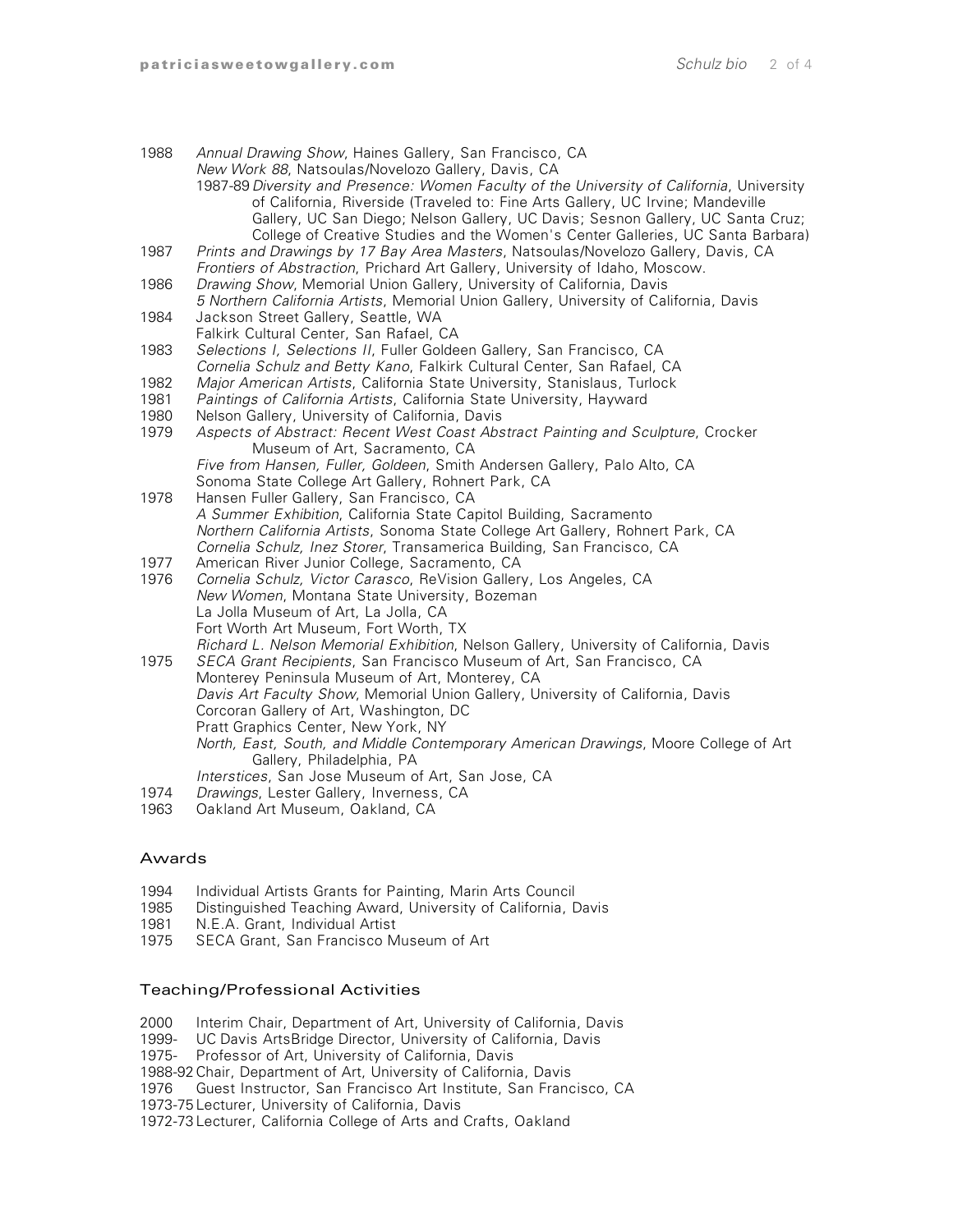#### Guest Lectures

- 1996 *Forum*, KQED Radio, February 6
- 1995 Moderator of Panel Discussion, *New World Disorder Exhibit*, Memorial Union Gallery, University of California, Davis
- 1994 *Wednesday Lecture Series*, Department of Art, University of California, Davis *Faculty Perspectives*, University of California, Davis Nelson Artfriends Annual Meeting, University of California, Davis
- 1993 *A Weekend at Dillon Beach with Cornelia Schulz*, Bodega, CA
- 1992 Robert Arneson Campus Sculpture Dedication, University of California, Davis
- 1991 *Designing Design*, Panel, Department of Environmental Design, University of California, Davis Graduate Panel, California College of Arts and Crafts, Oakland
- 1989 *The Look and the Gaze*, Panel Discussion, Department of Art, University of California, Davis Career Day, Panel Discussion, Dominican College, San Rafael, CA Dedication Presentation, New Graduate Building, University of California, Davis
- 1988 *Content*, Panel Discussion, Department of Art, University of California, Davis
- 1985 Slide Lecture, Pence Gallery, Davis, CA *Four Elements and Learning*, Davis Division of Academic Senate, Teaching Resources Center, University of California, Davis
- 1983 *Art and the Spirit*, West Coast Conference on Women and Creativity, Heceta Lighthouse, Heceta, OR
- 1979 *San Francisco Women Artists*, Slide Lecture, San Francisco Museum of Modern Art, San Francisco, CA
- 1975 Slide Lecture, Berkeley Art Museum, University of California, Berkeley

#### Bibliography

- 2010 DeMong, Kate, *Art Review | Cornelia Schulz* , ARTifice: Fear and Loathing in DC, March 17 Heuser, Tara*, Sculpture or Painting? Cornelia Schulz at Project 4,* Pink Line Project, January 8.
- 2009 Cheng, Dewitt, *Cornelia Schulz: "Recent Paintings"at Patricia Sweetow Gallery,* Art LTD May.
	- Baker, Kenneth, Bending the Perimeter of Control, San Francisco Chronicle, January 31
- 2005 Baker, Kenneth, Bay Area painter Cornelia Schulz perches upon her palette for a bird'seye view of SFMoMA's Richard Tuttle exhibition
- 2004 Baker, Kenneth*, When Canvas Is As Important As the Painting*, San Francisco Chronicle, January 17.
- 2001 Baker, Kenneth, *Inconsistency Pays Off*, San Francisco Chronicle, October 20.
- 1998 Baker, Kenneth, *Abstractions and Hallucinations*, San Francisco Chronicle, November 28. Scherr, Apollinaire, *Over There*, Express, November 13.
	- Chiapella, Judith, *Artistic Orientation*, Sentinel, January 30.
- 1997 Shackelford, Penelope L., *A Conversation with Cornelia Schulz, UC Davis Professor of Art*, Artweek, August.
	- Shackelford, Penelope L., *You've Come a Long Way, Baby*, Davis Enterprise/Winters Express, August 7.
- 1993 Godeke, Jason, *Interview: Cornelia Schulz*, Artists Dialogue, August/September.
- 1991 White, Cheryl, *A Conversation with Cornelia Schulz, Chairperson, Department of Art, UC Davis*, Artweek, July 4.
- 1987 McColm, Del, *From Wary Portraits to "Cowboy Dogs"*, Davis-Enterprise, December 3. McCarthy, John, *Abstract Art Show Will Have Unusual Quality*, Lewiston Morning Tribune, October 23.
- 1985 McColm, Del, *UCD Award Is "Affirmation of Feminine Presence" on Campus*, Davis Enterprise.

Shere, Charles, *High-Quality Draftsmanship from Picasso*, Oakland Tribune, December 17. *Honors & Appointments*, UC Davis Magazine, Summer.

- 1979 Albright, Thomas, *Fusions of Gesture and Geometry*, San Francisco Chronicle, April.
- 1978 Dunham, Judith, *Brown, Schulz, Alpert - New Work*, Artweek.
- Albright, Thomas, *Vapid, Corny, "Egyptiana"*, San Francisco Chronicle, March 17.
- 1975 Garfinkel, Ada, *Schulz Paintings Fresh, Vital*, Marin Independent Journal, September 10. Dunham, Judith, *1975 SECA Exhibit*, Artweek, August 23.